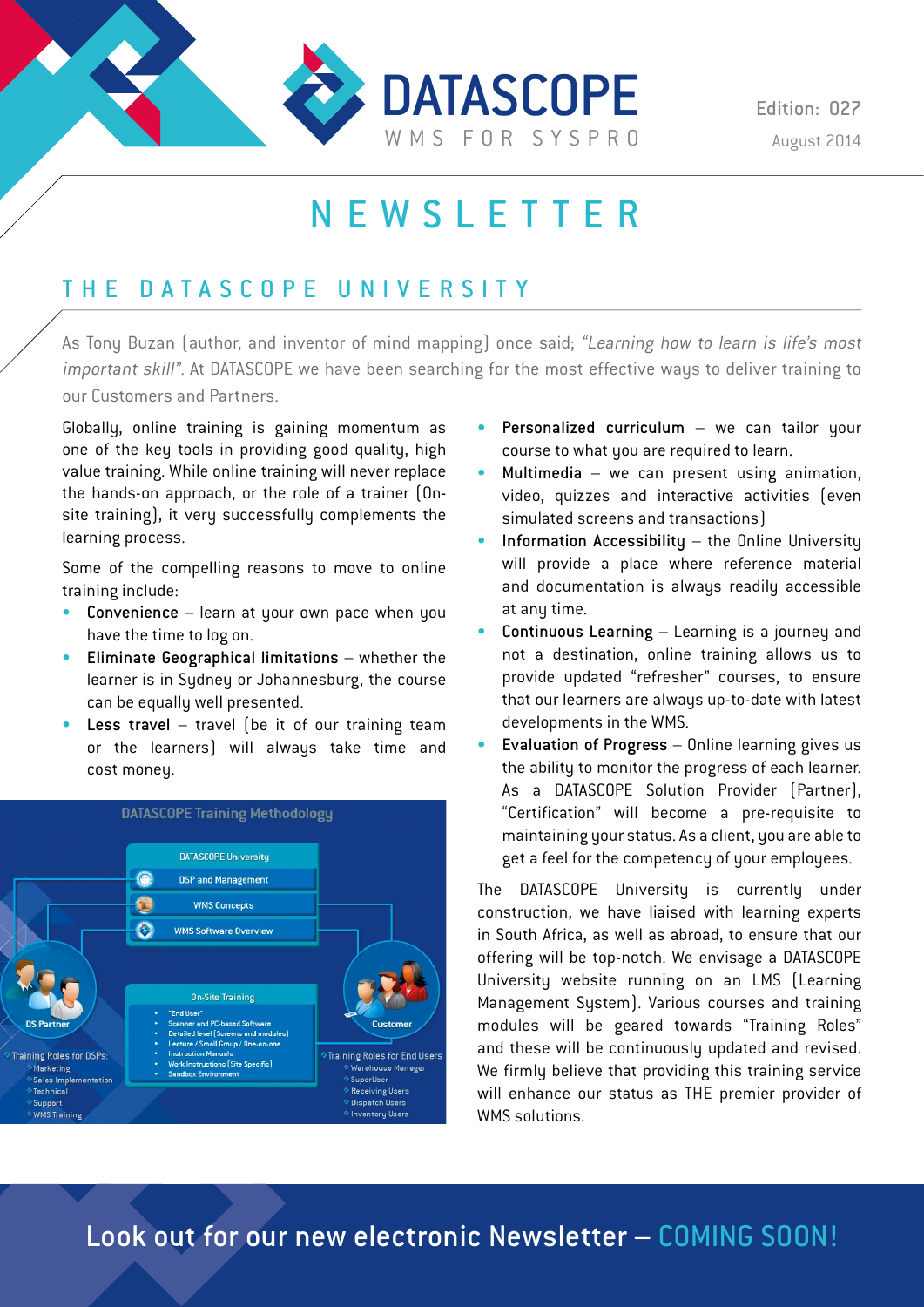## HARDWARE REPAIRS ON DATASCOPE'S WMS CLIENT SUPPORT PORTAL

DATASCOPE has partnered with industru leading scanning hardware to complement our software but from time to time these units still need a service or repair. To make this as painless as possible we have recently added a great function to our support portal – Hardware Repairs. Here you can log a service and then watch the process step by step via update emails or on the portal itself. This is just one of the ways we are focusing on bettering our service support and continue to strive for a seamless aftersales service offering. Tip: We suggest to all customers to keep a spare scanner kit which is available should one of your units become faultu and need to be booked in for service.



For any hardware related inquiries contact me on reubenj@datascope.co.za.

#### TRENDS IN DISTRIBUTION

As the world moves further and further away from the industrial age and deeper into the information age, consumer expectations are becoming far more demanding. Your clients are no longer looking for a great product to purchase, this they take for granted. What they are looking for now is the whole purchasing experience. Steve Jobs was a fanatic on this. Beside the product being of exceptional quality, the buyers experience must be rewarding to say the least. Right down to the store experience or the product packaging, the experience is all part of the "product".

So how do you differentiate your products in your market? No doubt you have a great quality product. You would not be in business today if you did not. But does the product get to the consumer fast, efficiently and well presented?

Implementing a world class warehouse management systems (WMS) strategically differentiates your product offering. Not only are you able to give your client a true commitment of delivery, you are also able to pick and pack the customer's order correctly, timeously and in a professional manner.

Let's say you could offer your clients a 2 hour turn around on any order? Or, let's say you could pack your clients order by product type or by their customers' requirements? What would this do to your market share? You think this is stretching things a bit far? Look at the on-line ordering market. It has taken a while to grow but there is no turning it back now. This form of supply will continue to grow and expand over the coming years. Are you ready for this? What would your business need now to enable you to be there in future?

Some thoughts to get you thinking...

Anton Jurgens

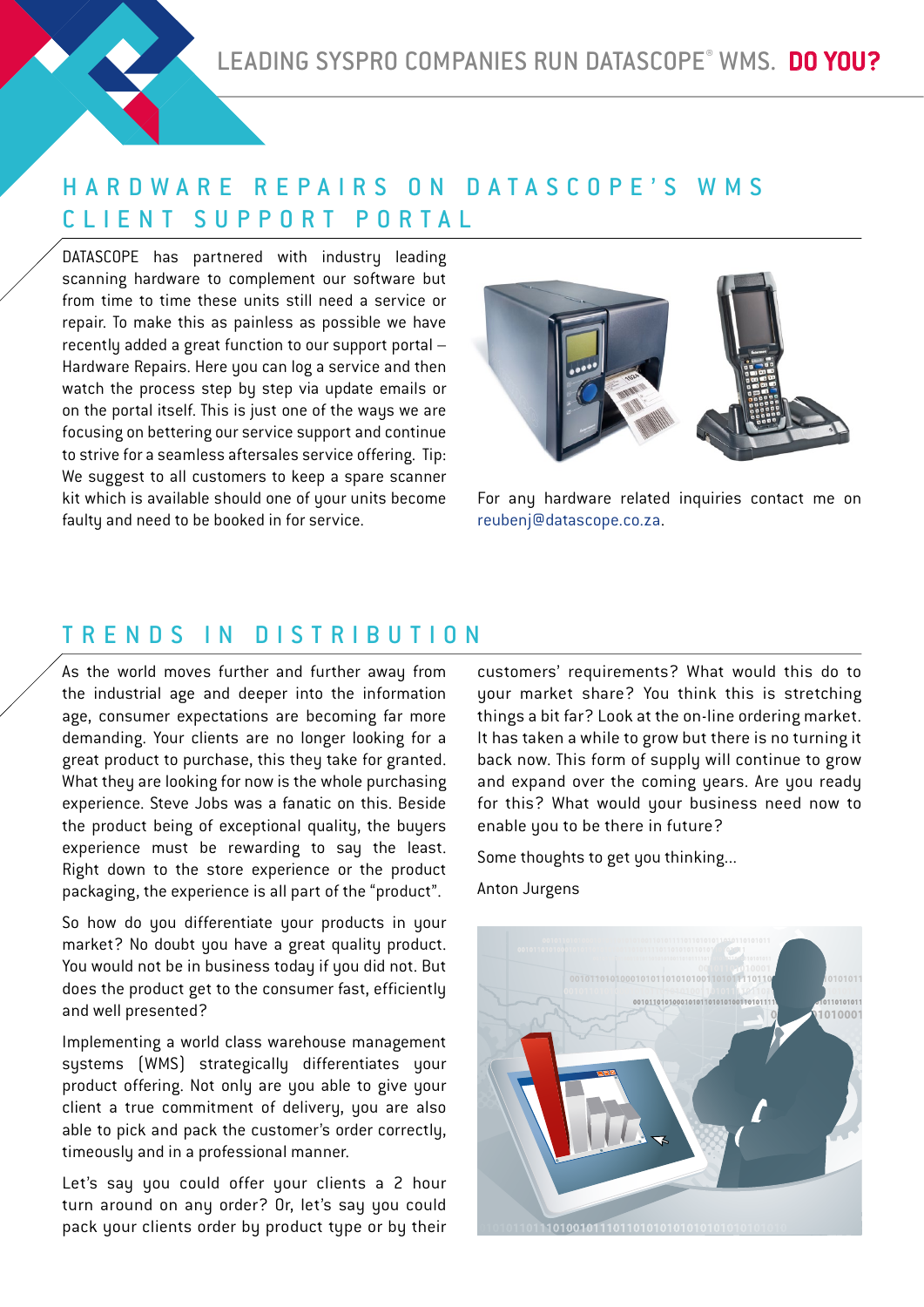#### S Y S P R O 7.0 A N D W M S R E A D I N E S S

SYSPRO 7 recently went to RTM (Which stands for Release To Manufacture). This means that we can now start testing and preparing DATASCOPE WMS to support this new SYSPRO version.



Many changes have gone into SYSPRO 7.0 which will require a large investment of time and effort from DATASCOPE's side. Database changes and changes to fundamental core processes in SYSPRO affect WMS greatly and need to be thoroughly catered for and tested. We are expecting a SYSPRO 7.0 compatible version by the end of September 2014. Watch this space!

"One of the primary features of SYSPRO 7 is larger field sizes, which not only allows you to capture

more data in key areas, but it also allows for much higher transaction volumes. Being able to specify the number of characters you wish to display for key fields allows you to capture more significant master data, making your data easier to use, and allowing you to determine how many characters are significant to you..." Quote off SYSPRO 7 Website.

# P R O J E C T M A N A G E M E N T M E T H O D O L O G Y – T H E K E Y TO SUCCESSFUL IT PROJECT IMPLEMENTATIONS

When flying around the country, we get to speak to top executives from industry and often the topic of IT Projects come up. On many occasions, we hear comments like, "Make sure you have a big cheque book; Always over budget; Put my business at risk as I battled to deliver for the first month; It did not meet our expectations"; and so on.

At DATASCOPE, what we have found through sometimes bitter experience is that one must have and stick to a solid Project Management (PM) Methodology during an IT Software implementation. This methodology does a few vital things; viz:

- Ensures a clear project path with key milestones and due dates;
- Gets the customer and software solution provider onto the same page and creates a clear project responsibilities "joint-effort" charter;
- Limits business risk and ensures a successfully managed project.

One important point is that the PM Methodology is never an end state. In other words it is not a static audit document but rather must continually get improved after every implementation. All learnings must be filtered back and included into the methodologies quality requirements.

Now one may be saying, "What is this PM Methodology all about?" In DATASCOPE's opinion, the key elements are as follows:

- Site visit to client to understand their strategic business requirements. This meeting must be with the right level of senior management. A walkthrough of the operations is also essential.
- Warehouse Management Solution (WMS) proposal document must then be presented back to the client with project budget costing.
- Based on approval, a detailed Functional Specifications document is compiled. This is a very important document as it spells out how every transaction within the business will take place.
- Again, based on sign off, a User Acceptance Testing session is arranged. Using the client's data, this two day workshop at DATASCOPE's offices mimics every transaction in a "live" environment. This is also an opportunity for the client to raise items or transactions which may have been omitted in the Functional Specifications document.
- Once the UAT is approved, the on-site installation of hardware and software commences. The software is configured using the settings from the UAT.

• A detailed bin location labelling spreadsheet is compiled. Once approved all bins are labelled. In most cases pickface areas are identified along all lower racks. Stock codes are identified with bin locations based on an ABC analyses and this data is imported into the

continues...